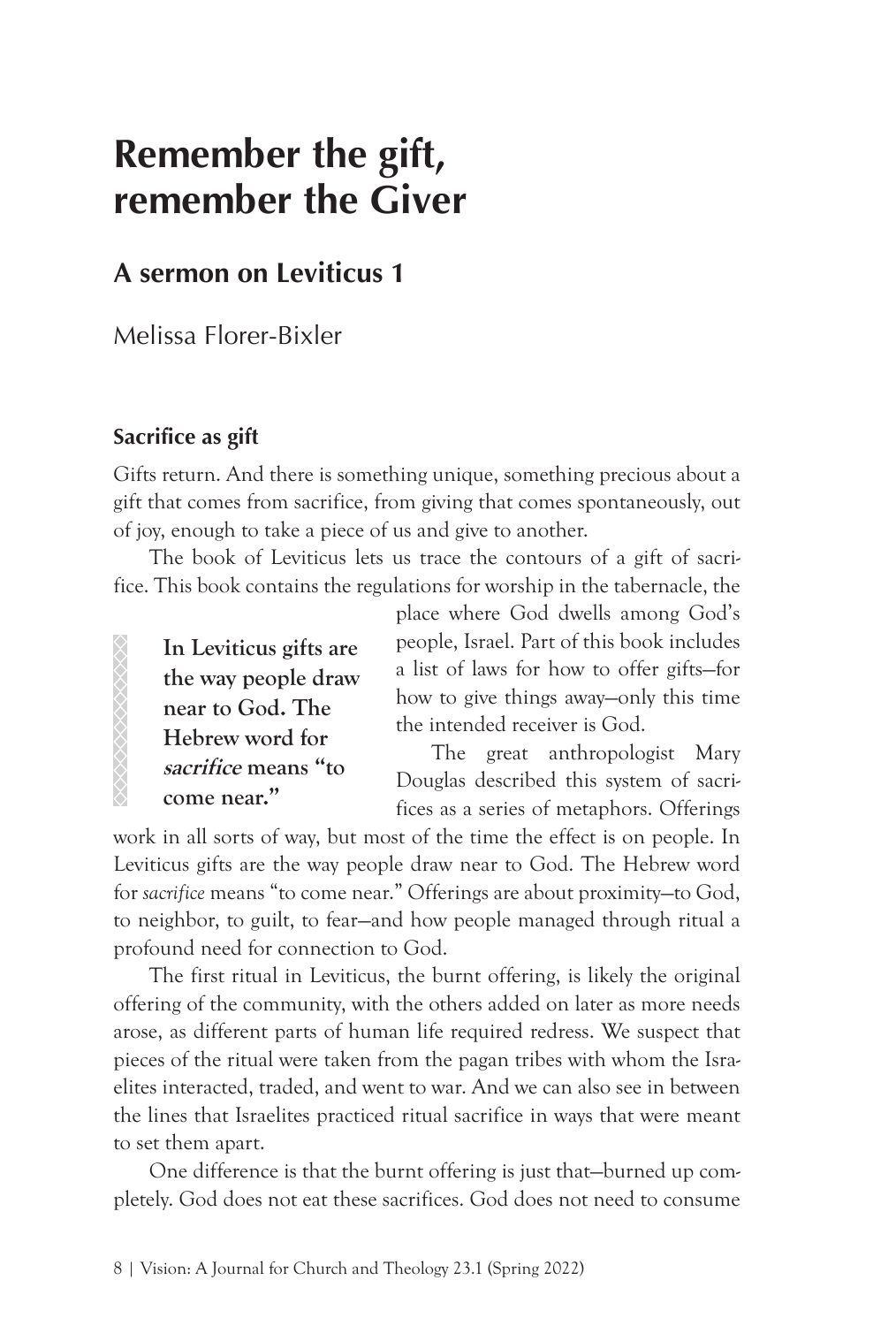food or imbibe wine. God is complete as Creator. All that we have belongs to God. Offerings do not satiate God or appease wrath. The sacrifice of Leviticus works differently.

God cannot be bribed or threatened or convinced to love God's creation because God is love. God's being emanates love; creation simply follows in its wake. And so it is that God expresses concern and even rage when people begin to use creation to manipulate God. Most the prophets are critical of sacrifices in one way or another. Here is what we read in Psalm 51:

> *O Lord, open my lips, and my mouth will declare your praise. For you have no delight in sacrifice; if I were to give a burnt-offering, you would not be pleased. The sacrifice acceptable to God is a broken spirit; a broken and contrite heart, O God, you will not despise.*

And yet, none of the prophets wishes to abandon the system of sacrificial offerings completely. Why is that?

I suspect it is because gifts to God act in a mysterious way. And we get a glimpse of that when we see God's response to burnt offering: God smells the smoke of the sacrifice and is pleased. Smelling something is pleasure and recognition—or warning and revulsion. Newborn babies, long before their eyesight develops, recognize the smell of their caretakers. An infant can pick out the particular scent of her own mother's breastmilk. We do not need aromas to survive, and many people live happy and whole lives with amnosia, the inability to smell. Scent is something else. Our olfactory sense assists our memories and our emotion.

In the Mesopotamian tribes surrounding Israel, the priests were involved in the care and feeding of their gods with elaborate feasts and incantations, all attempts to convince the Divine to have mercy, send rain, bring success in war or childbearing. For the God of Israel, there is no need to convince God. Leviticus starts out with these words: "when you give a gift." When. Not *you must* but *you may*. You can give a gift, and here is the way that will work, how to do it in a way that is good and whole, in a way that brings God joy.

In Leviticus 1, God is happy to extend the bond of care to all people. The burnt offering could be offered by anyone—men and women alike, by sojourners, even gentiles raised in the community. A burnt offering is given not to forgive sins or clear away feelings of guilt. There are offerings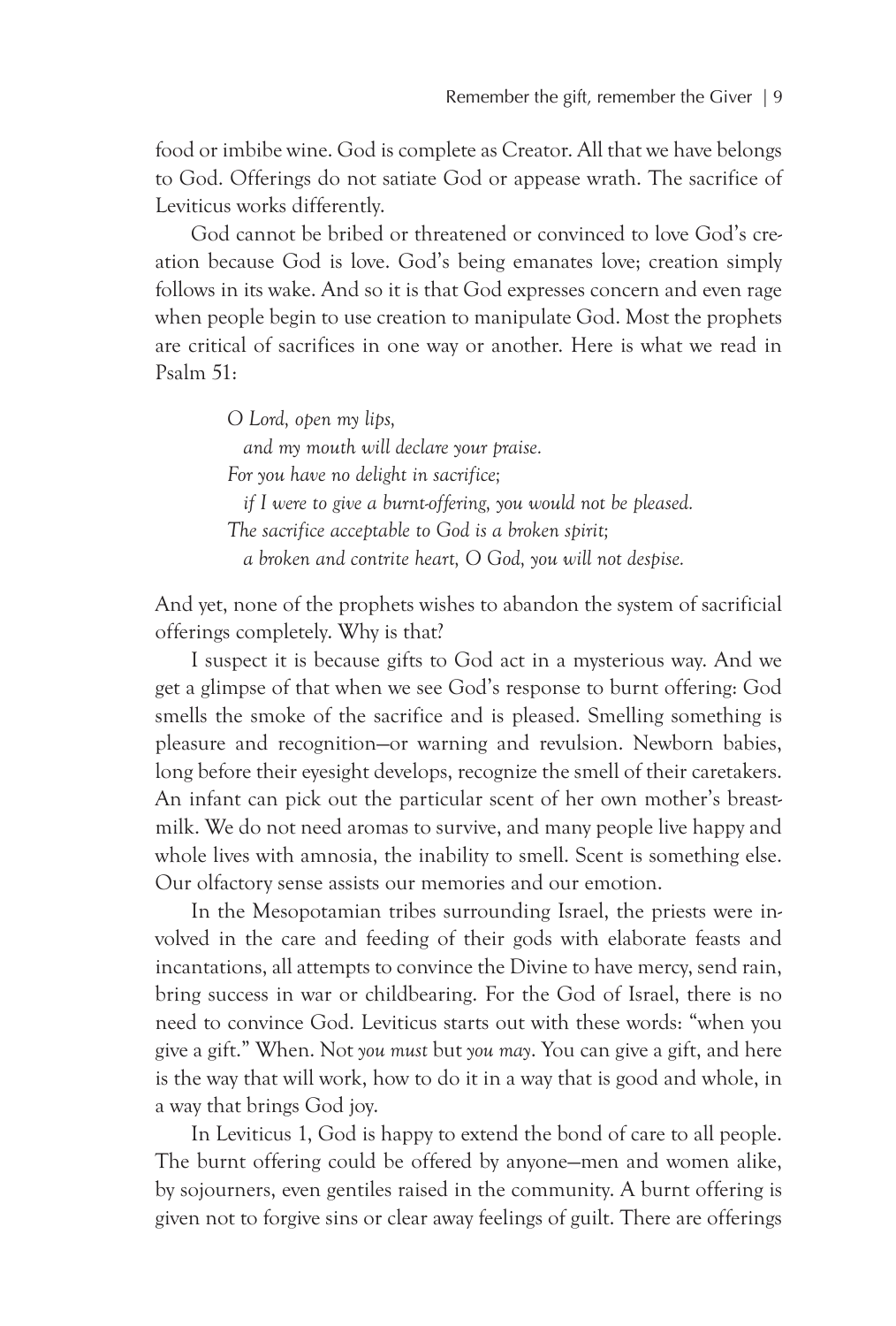**This is a gift of response, the gift given purely for the joy of its offering, a gift that comes as gratitude and love.**

XXXXXXXXXXX

that offer this psychological balm. But the purpose of the first gift in Leviticus is to be gift and nothing more. It is for the pleasure and enjoyment of God. There are no threats. Nothing is taken away if such an offering is not presented. And there is no quid pro quo. God does not give out

> special benefits or prizes for bringing a burnt offering to the altar.

> This is a gift of response, the gift given purely for the joy of its offering, a gift that comes as gratitude and love. Sensing the need for all people to participate, Leviticus includes instruction for a gift of birds, what the poorest Israelites

could offer. This is the burnt offering Mary and Joseph, the impoverished parents of Jesus, brought to the temple. Anyone can draw near. Anyone can bring joy to God. Each offering in Leviticus is describes as a gift, a *qarban*. God receives the same joy and pleasure from any gift, whether it is large or small.

The breadth of the gift of burnt offering—its power to encompass the poorest and the wealthiest in Israel—offers more than a relationship with God, as important as that is. The gift also creates a people, a people whose possessions are liminal, who shift their sense of ownership about their goods and even their lives.

#### **Gifts constitute a people**

There are places among us that preserve the possibility of gifts constituting a people. Decades ago, a historian recorded stories of the Northern Cheyenne powwow that took place on Lame Deer Mountain. At the powwow, possession is altered through gift. For four days people gathered outside to dance and talk and sing. Everyone received rations of frozen buffalo, peanut butter, and Cokes. Each person had food, no one with more and no one with less.

One day Mr. Red Bird, the announcer, gathered everyone for a ceremony. Here is how the historian recounted what happened in that circle:

> *A young Cheyenne, perhaps fifteen years old, named Harry Has Many Horses, was joined in the center of the circle by a married couple from the Sioux Reservation at Standing Rock, South Dakota. The couple, Red Bird explained, lost their son in action in Vietnam. They had come to the powwow hoping*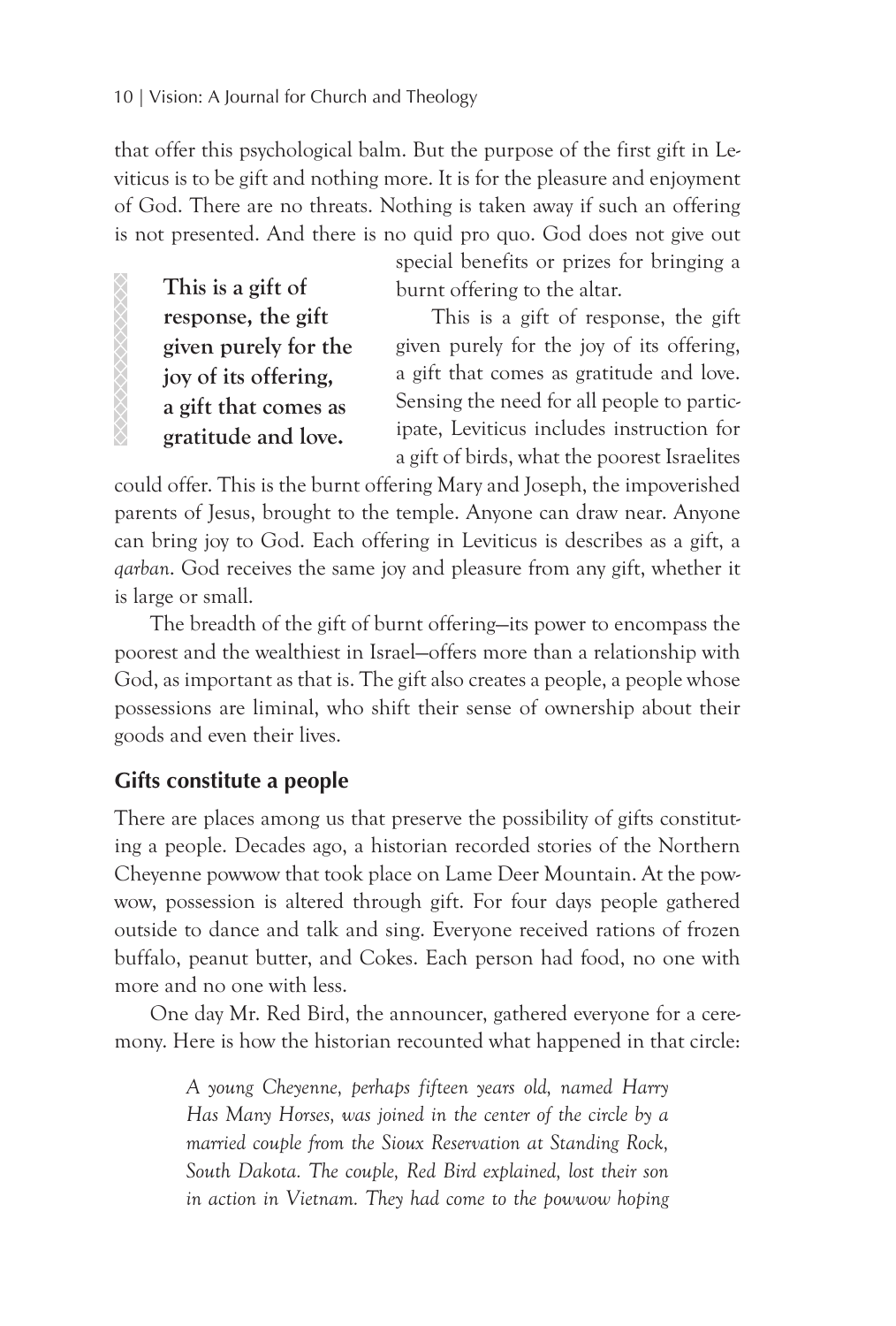*it would help them shake off their grief. They watched Harry Has Many Horses dance. He danced just like their son. So they asked him if he would let them adopt him, thus taking the place of their lost boy. It is an old Indian custom, for parents who are bereaved to adopt someone else who reminds them of the lost one. Harry said yes. So did his parents. The adoption took place then and there, and Red Bird announced that after the powwow Harry was going to his new parents' home at Standing Rock for a visit.*<sup>1</sup>

I read several stories about this adoption process within the Northern Cheyenne tribal community. Each time the act is accompanied by a giveaway. People give away their possessions to one another—furniture, clothes, a war bonnet, money, or blankets. Other gifts are returned. I read one story from a woman named Belle. After her husband died, she and her sons held a feast and a giveaway for all the people who attended the funeral. "This is the way you show your respect for the person who has died," she said of the seven tables of gifts. "It comforts you to give away."2

The practice of the giveaway relativizes ownership. Gifts are swapped. What you have is only yours in a limited way, before it becomes a gift to someone else. Likewise, what we lack is returning to us, a gift to another passed on to meet our need. Our ownership of anything is temporary. We simply utilize in a liminal space between transactions.

#### **A gift economy**

The giveaway and the burnt offering are absurdities in capitalist systems that depends on vast accumulation. Capitalists will look at the burnt offering and see extravagant waste. The best parts of the animal are burned to cinder. Nothing is used, nothing useful for trading or feeding or eating. "Then the priest shall turn it to smoke on the altar."

Drawing near to God, to offer God the opportunity for joy from the spontaneous and freely given sacrifice—there is no calculable economic good here. And this incalculable gift is one we continue to practice today, alongside our Jewish siblings. We gather on Sunday mornings to waste our time.

<sup>1</sup> Stephen Ambrose, *Personal Reflections of an Historian to America* (New York: Simon & Schuster, 2002), 33–34.

<sup>2 &</sup>quot;Gifts of Love and Gratitude: Belle Highwalking," http://montanawomenshistory .org/gifts-of-love-and-gratitude-belle-highwalking/.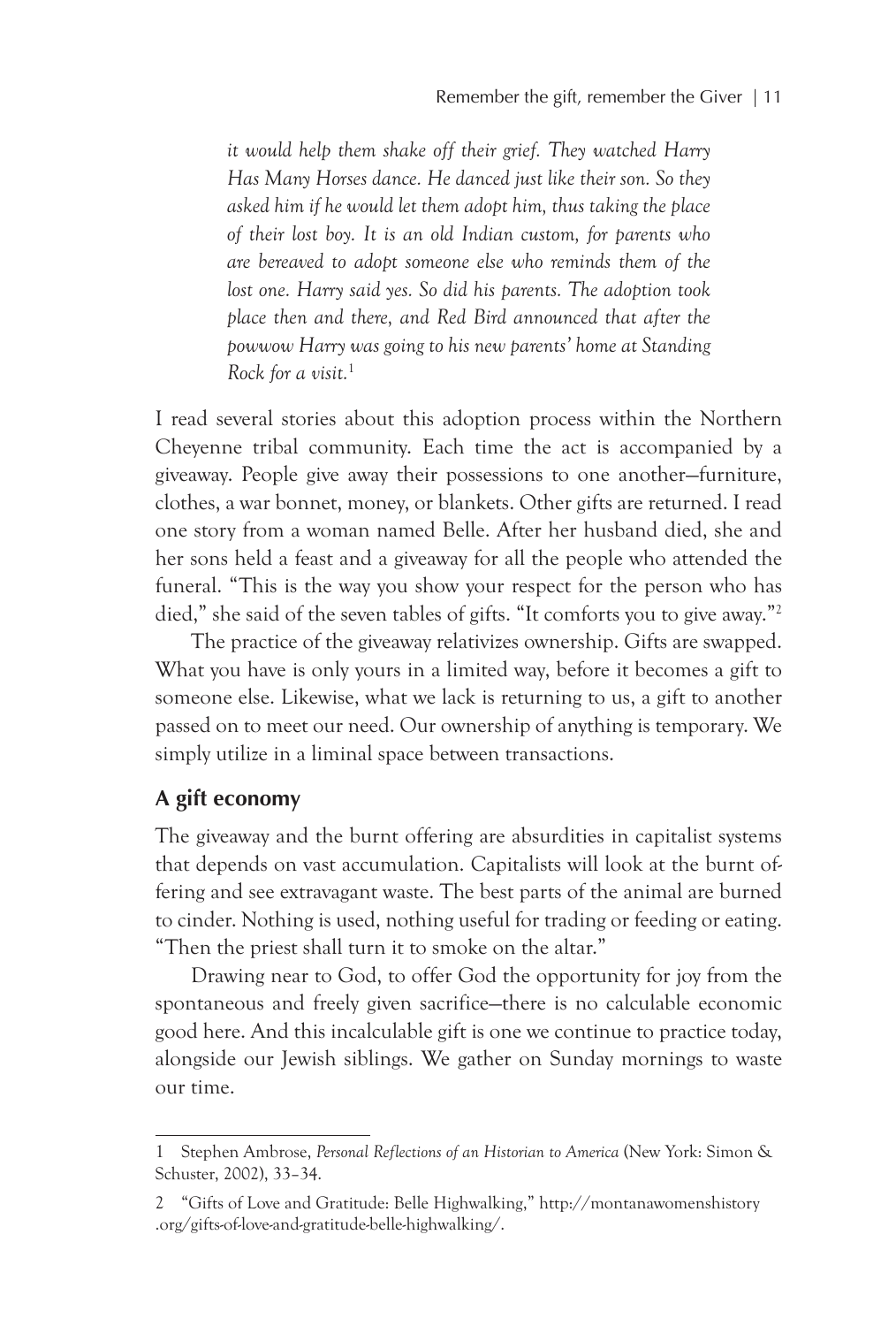#### 12 | Vision: A Journal for Church and Theology

You could be making money on Sunday mornings, working your job or trading your stocks. The marketplace has done everything it can, has thrown the book at attaching your meaning and purpose to your work, to your job, to your career. You are what you earn, what you create, what

**What looks like waste to others is the source of riches for those who participate in the ritual of the burnt offering. It produces a different kind of economics, a givenness.** 

you produce. Each moment must be calculated for its potential for earning. You only rest if this rest will make you more productive.

Companies recognize the power of spirituality to connect our purpose to our labor. So they are hiring corporate chaplains to provide emotional and spiritual care for their employees, deepening their reliance on the workplace. You can now employ a company to create rituals for your employees, to blur the line be-

tween church, family, and office. Corporate bosses want their employees to believe in their product, to invest their whole lives in the company. You are what you sell.

Judaism and its cousin Christianity are constantly pushing against a form of life that resolves our career, work, and earning into the meaning of life. As if anticipating our attempts to blur the lines of work and leisure, God institutes a day of rest, providing a structure for what is and is not allowed on the Sabbath. As if anticipating the attempts to smudge the lines of worship and product, God introduces a gift that serves no other purpose than to bring joy, that appears as waste to commerce and trade.

We gather in church to waste our time, to proclaim that your life is not calculable by its production value. Instead, this is what you were made for, to be freed from your life as reducible to a dollar figure, what you earn for the stockholders.

What looks like waste to others is the source of riches for those who participate in the ritual of the burnt offering. It produces a different kind of economics, a givenness—we are given to creation and for creation, all bound up in the love of a creative and creating God. And this means something different for our community, for the communal life we share. Our ownership of anything—houses and land, goods and products—is liminal. We are holding on before passing on.

Remember, Joy Harjo reminds us. Remember the burnt offering calls out. Remember all of this is gift passing between us, all of it gifts on their